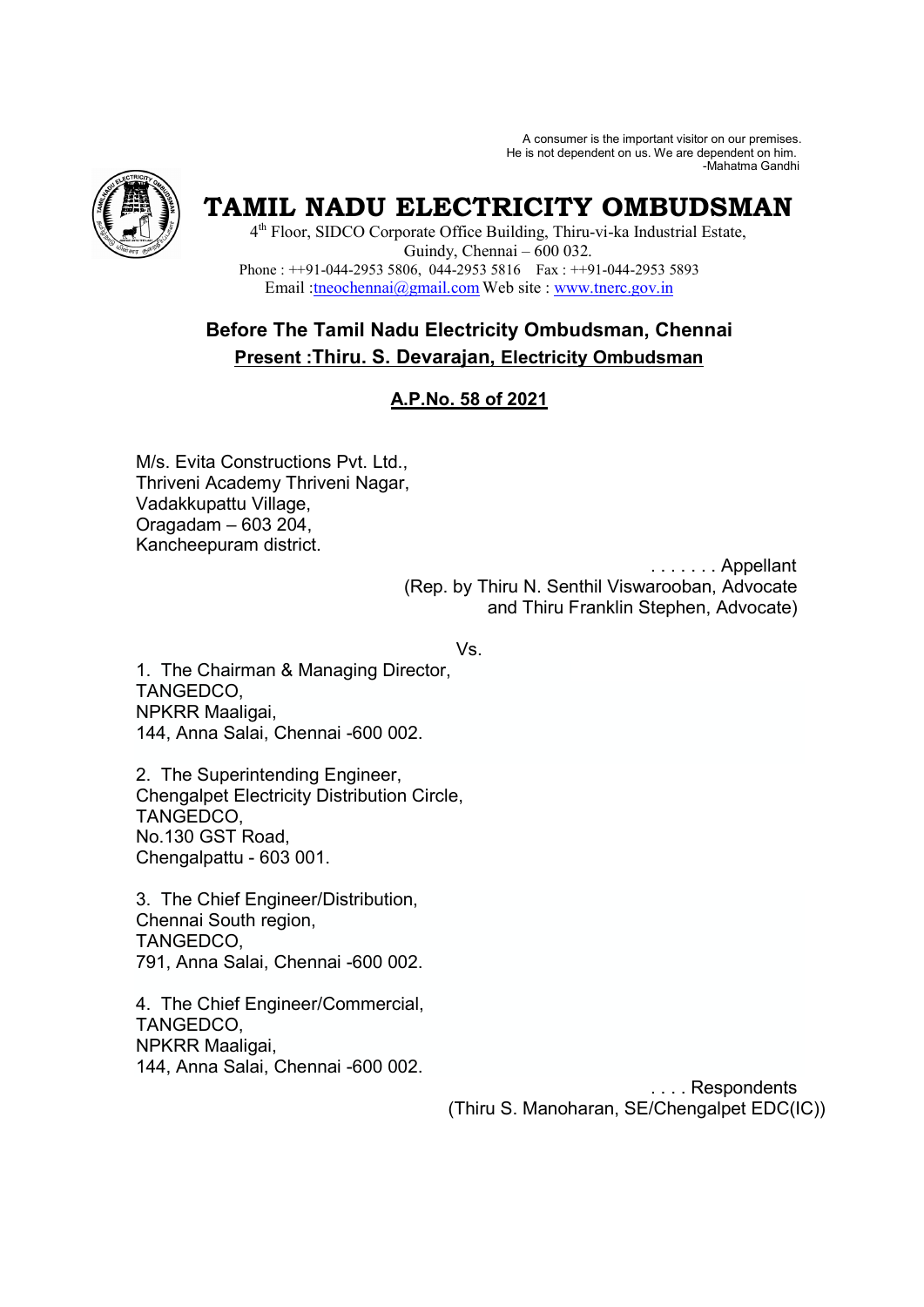# **Petition Received on: 08-07-2021**

#### **Date of hearing: 30-09-2021**

#### **Date of order:- 19-01-2022**

The Appeal Petition received on 08.07.2021 filed by M/s. Evita Constructions Pvt. Ltd., Thriveni Academy Thriveni Nagar, Vadakkupattu Village, Oragadam – 603 204, Kancheepuram district was registered as Appeal Petition No. 58 of 2021. The above appeal petition came up for hearing before the Electricity Ombudsman on 30.09.2021. Upon perusing the Appeal Petition, Counter affidavit, written argument and the oral submission made on the hearing date from both the parties, the Electricity Ombudsman passes the following order.

#### **ORDER**

#### 1. **Prayer of the Appellant:**

The Appellant has prayed to refund the excess amount collected based on the revision of Non-Tariff Miscellaneous charges giving retrospective effect.

#### **2.0 Brief History of the case:**

2.1 The appellant is a infrastructure developer applied for 318 Nos. of domestic service connections to the AE/O&M/Oragadam section for a demand of 8 KW for each service connection.

2.2 The consumer was restricted to pay only for 4 kw due to the software based on the instruction issued for one day service connection.

2.3 The appellant has filed a petition with the CGRF of Chengelpet EDC on 09.11.2020. The application was taken on the file of the Chairman, CGRF of Chengelpet Electricity Distribution Circle but order has not been passed. Hence, the appellant preferred this appeal petition before the Electricity Ombudsman.

#### **3.0 Hearing held by the Electricity Ombudsman:**

3.1 To enable the Appellant and the Respondent to put forth their arguments, a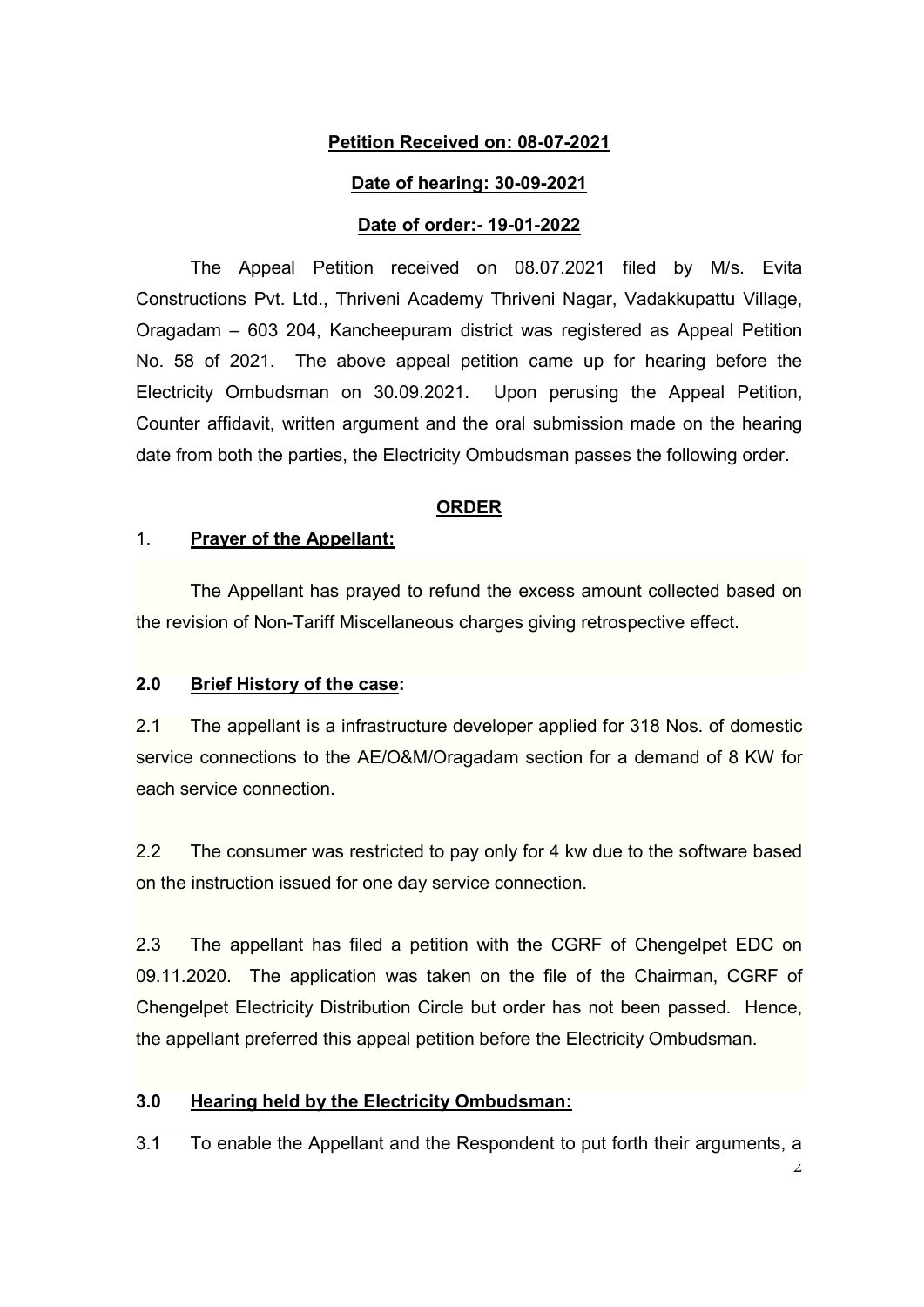hearing was conducted on 30.09.2021 through video conferencing.

3.2 On behalf of the Appellant Thiru N. SenthilViswarooban and Thiru Franklin Stephen, Advocates of M/s. Stephen & Stephen Advocates Associates have attended the hearing and put forth their arguments.

3.3 The respondent Thiru S. Manoharan, SE/Chengalpet EDC(IC) has attended the hearing and put forth his arguments.

3.4 As the Electricity Ombudsman is the appellate authority, only the prayers which were submitted before the CGRF are considered for issuing order. Further the prayer which requires relief under the Regulations for CGRF and Electricity Ombudsman, 2004 alone are discussed hereunder.

### **4.0 Arguments of the Appellant :**

4.1 The Appellant has stated that M/s.Evita Constructions Pvt. Ltd. is an infrastructure developer who has developed housing projects in Sengamangalam Village, Oragadam area comprising of 768 dwelling units of Multi Tower MSB under the jurisdiction of Chengelpet EDC /TANGEDCO for which service connections were partially effected and remaining applications are under processing. The towers of the Projects are completed and finishing works are in progress and electricity connections are pending to be effected at TANGEDCO's end.

4.2 The Appellant has stated that the company has submitted the remaining applications for 318 Nos. of flats to the distribution licensee and got registered on 27.02.2019.

4.3 The Appellant has stated that the petitioner has complied with all the statutory provisions envisaged in the regulations of TNERC in providing space for erection of Substation and TANGEDCO has erected the 110/33/11 kv substation inside the petitioner premises. Also the petitioner has undertaken to develop the necessary infrastructure inside its premises including the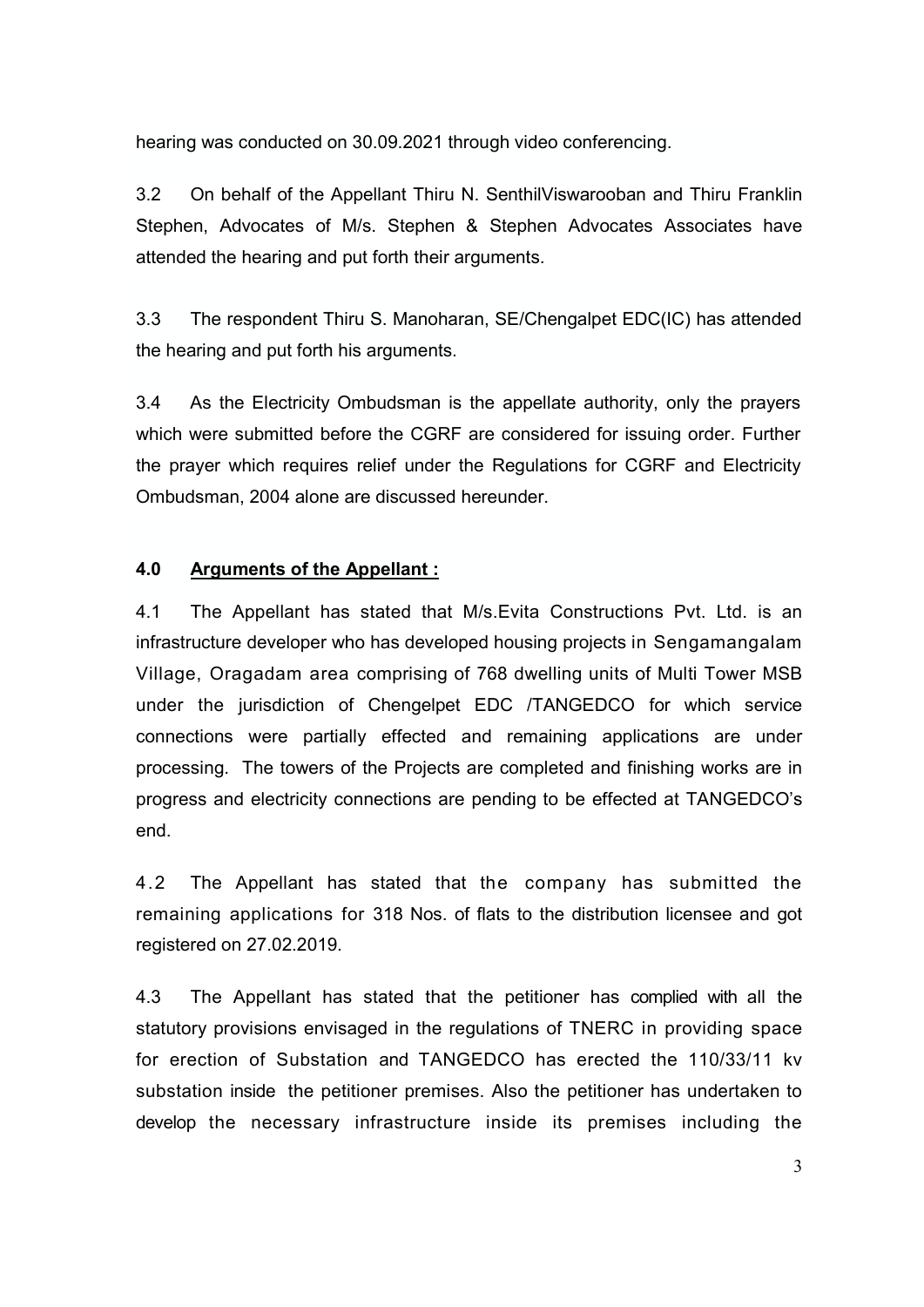distribution Transformers, Ring main Units, Cable & ducts for effecting the service connection to the entire project at his own cost. TANGEDCO has no obligation except supervising the above jobs and fixing the necessary meters. Inprinciple approval was given by the TANGEDCO in this regard in the year 2013 and the petitioner has procured all the materials including the switch gears, Distribution Transformers & cables as per the TANGEDCO specification and erected under the supervision of TANGEDCO. Consequent to the in-principle approval given by the TANGEDCO permitting the petitioner to develop the infrastructure at his own cost, the petitioner have developed the same got the service connections for 450 Nos of flats initially. Remaining flats were under construction and completed during early 2019. And therefore the petitioner submitted the applications for the service connections for the remaining 318 flats during February 2019 and the same was registered vide Reg.No.5570219111 to 5570219428 dated 27-2-2019.

4.4 The Appellant has stated that while registering of the applications itself the petitioner has remitted all the claims as made thereof by the TANGEDCO towards Registration fee, Meter Caution Deposit, Current Consumption Deposit, Development Charges & Service Connection charges along with CGST & SGST to the tune of Rs. 21,81,162 (Twenty one Lakhs Eighty one Thousand one hundred and sixty two only) on 13.03.2019.

4.5 The Appellant has stated that having paid all the necessary charges /deposits as claimed by the TANGEDCO, it is obligatory on the part of the distribution licensee to effect the service connections immediately by testing the equipment's erected as per TANGEDCO Spec apart from collecting the establishment & supervision charges. As the infrastructure development was carried out by the petitioner relieving the TANGEDCO from incurring huge burden of expenditure, it is the onus of TANGEDCO to effect the service connections immediately to the petitioner's premises.

4.6 The Appellant has stated that even otherwise, the distribution licensee is obligated to effect the service connections not later than 90 days from the date of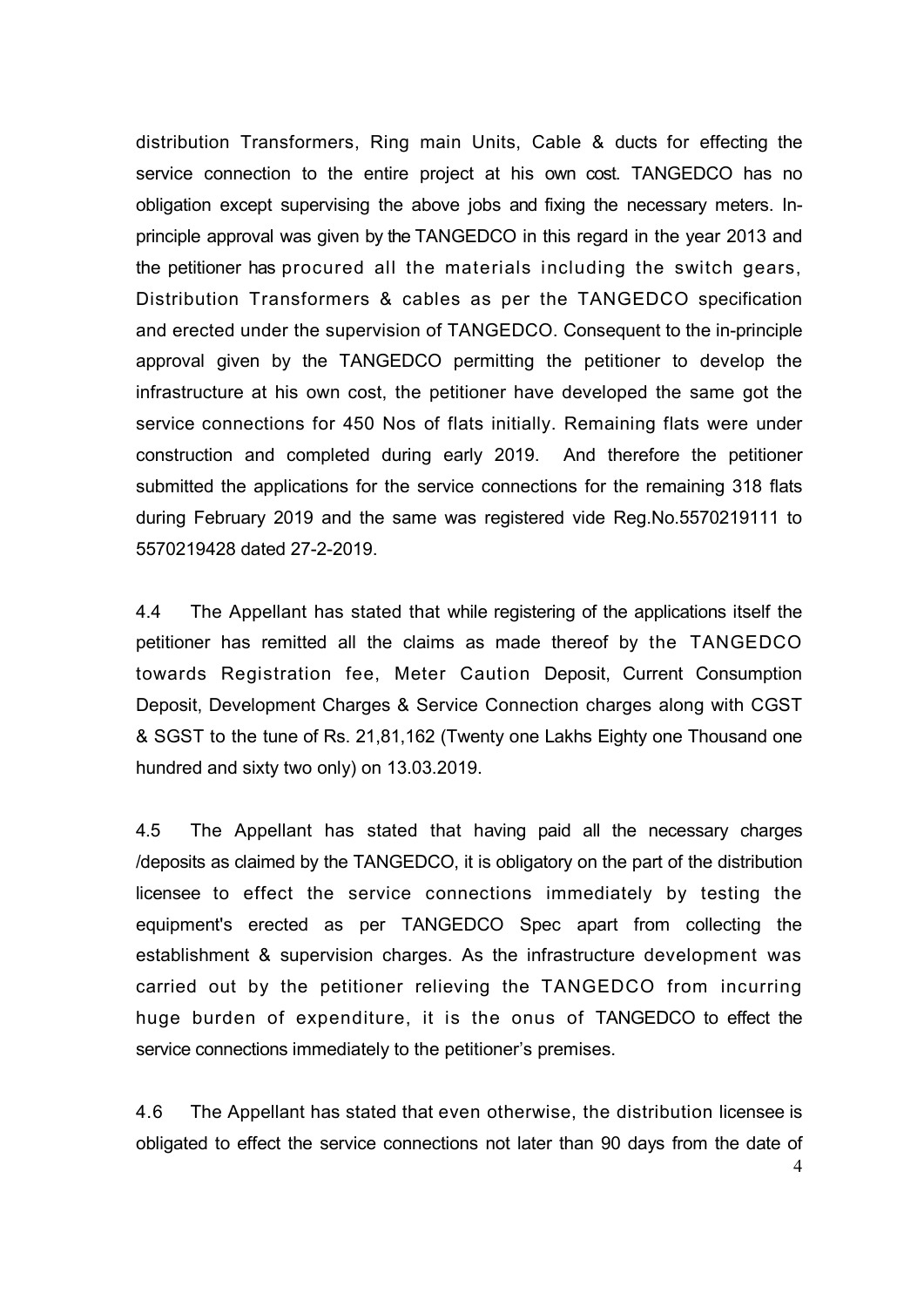registration of application as per TNERC Regulations, in case of erection of Distribution transformers and delay of one day from the 90th day will attract penalty clause under Distribution Standards of Performance Regulations 2004.

4.7 The Appellant has stated while the regulations specified so, attracting penalty clause for any delay in effecting service connection, the distribution licensee is least bothered about any of the stipulated regulations framed by the Hon'ble TNERC. Though all the necessary infrastructures are indeed to be developed by the petitioner, the distribution licensee in order to collect the 22% of the Establishment Charges has taken more than 8 months to sanction the estimate & approval. The estimate was sanctioned on 12.11.19 and an advice slip for an amount of Rs.65,27,330 was issued on 25.11.2019 for the establishment & supervision charges along with a fresh deposit of Rs.59,14,800/ towards the revision of Non- Tariff miscellaneous charges as per the order dated 3.10.2019 in MP No.07/2018.

4.8 The Appellant has stated that the Hon'ble TNERC vide its order dated 03.10.2019 in MP. No.07/2018, revised the Non- Tariff Miscellaneous charges with a prospective effect from 05.10.2019, revising all the relevant deposits & other charges taking into consideration of all the relevant factors involved in effecting service connection including infrastructure development.

4.9 The Appellant has stated that the distribution licensee taking advantage of the revision of Non-tariff related miscellaneous charges, from 05.10.2019 , in order to extract more money from consumers, issued a revised advice slip for an additional burden of Rs.59,14,800/-, keeping the estimate/approval in shelves without giving approval for more than 8 months. The delay is on the part of the distribution licensee violating all the stipulated regulations in the regard of sanctioning the estimate.

4.10 The Appellant has stated that the variation in the deposits because of the abnormal delay caused by the distribution licensee is tabulated as follows: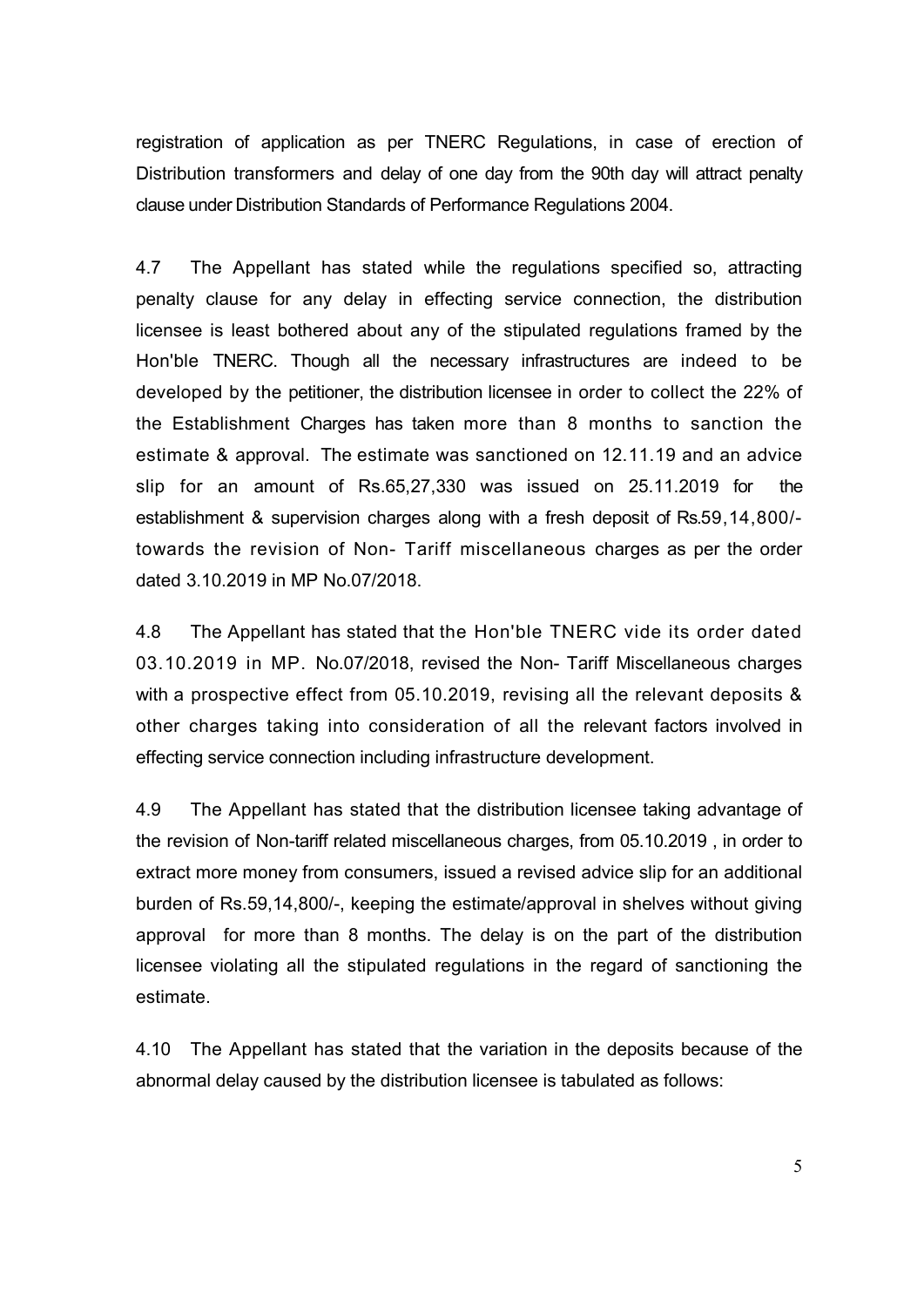| Head of account        | Paid by<br>applicant on<br>13.03.2019 per<br>service<br>connection | To be paid by<br>applicant if<br>statutory DSOP<br>norms are<br>followed by<br><b>Distribution</b><br>Licensee(i.e.<br>before<br>12.06.2019) | Additional<br>burden caused<br>due to delay on<br>the part of<br>distribution<br>Licensee |
|------------------------|--------------------------------------------------------------------|----------------------------------------------------------------------------------------------------------------------------------------------|-------------------------------------------------------------------------------------------|
| <b>MCD</b>             | 2500                                                               | 2500                                                                                                                                         | 200                                                                                       |
| <b>CCD</b>             | 2400                                                               | 2400                                                                                                                                         | 2400                                                                                      |
| DEV.<br><b>CHARGES</b> | 1400                                                               | 1400                                                                                                                                         | 18600                                                                                     |
| <b>SC CHARGES</b>      | 500                                                                | 500                                                                                                                                          | 250                                                                                       |
| <b>REG.FEE</b>         | 50                                                                 | 50                                                                                                                                           |                                                                                           |
|                        | 6850                                                               | 6850                                                                                                                                         | 21450                                                                                     |

 The above difference in deposits per service for Rs.21,450 was issued as an additional demand slip for 318 Nos. of service connections to the tune of Rs.59,14,800.

4.11 The Appellant has stated that the petitioner having been aggrieved by the additional advice slip issued by the distribution licensee causing financial burden on the company for no fault on its part, has made an earnest effort requesting all the officials concerned to cancel the additional deposits, but the same was not at all considered. The officials concerned are least bothered and failed to consider the genuine request of this petitioner, knowing very well the defect on its part. As the applications for service connections were yet to be sanctioned on the date of passing the order on revision of Non-Tariff miscellaneous charges, the officials were of the opinion and wrong understanding as if it is applicable to all pending applications, since there is no specific mention about the pending applications in the said order.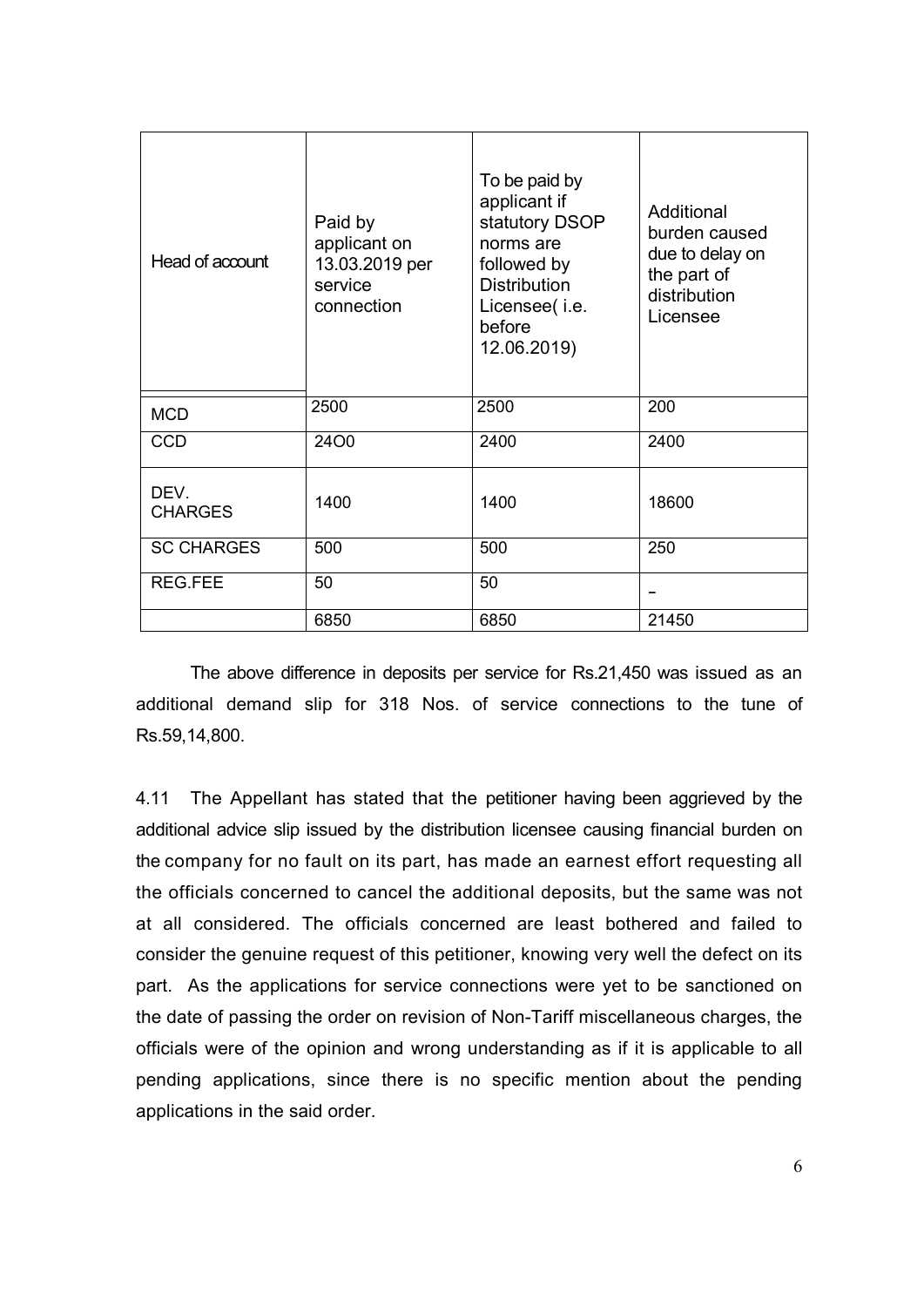4.12 The Appellant has stated that the distribution licensee having very well known the mistake on its part, however preferred to reiterate its demand through the dated LR. No. SE/ CEDC/CGL./AEE-PRO/AE.DEV/SDM/F.EVITTA / D. No.1418 /20 Dt 16.03.2020 insisted us to pay the demand as claimed by the distribution licensee instead of getting clarificatory order from Hon'ble TNERC. The petitioner was forced to pay all the demands claimed by the distribution licensee under protest to avoid further delay in effecting service connections with a hope that Hon'ble Ombudsman will come for its rescue through an order.

4.13 The Appellant has stated that the act of the Distribution licensee is clearly arbitrary in nature. While asking for revision of Non-tariff miscellaneous charges, they want the revision of development charges based on the cost involved in infrastructure to be developed by the distribution licensee. However in our issue the infrastructure development was completely carried out on our own cost and the distribution licensee indeed have no authority to collect development charges and needs to be refunded. The statement of the distribution licensee for substantiating the claim of the development charges are as follows: "3.12 .... Development charges: TANGEDCO has *stated that Development charges are being collected to recover at least a part of the cost of erection of necessary infrastructure facility for extension of supply and to provide quality of supply."* But in our case all the infrastructure necessary for effecting service connections for the flats developed in our township are being developed by us and indeed the Distribution licensee does not have any role to collect the development charges.

4.14 The Appellant has submitted that in a recent order dt 25.08.2020 the Distribution licensee has preferred to cancel the additional demand made on the similar issue, but reiterated its demand on us which clearly shows the arbitrariness on the part of the distribution licensee. It is clearly a colorful exercise. The relevant content is shown as follows:

7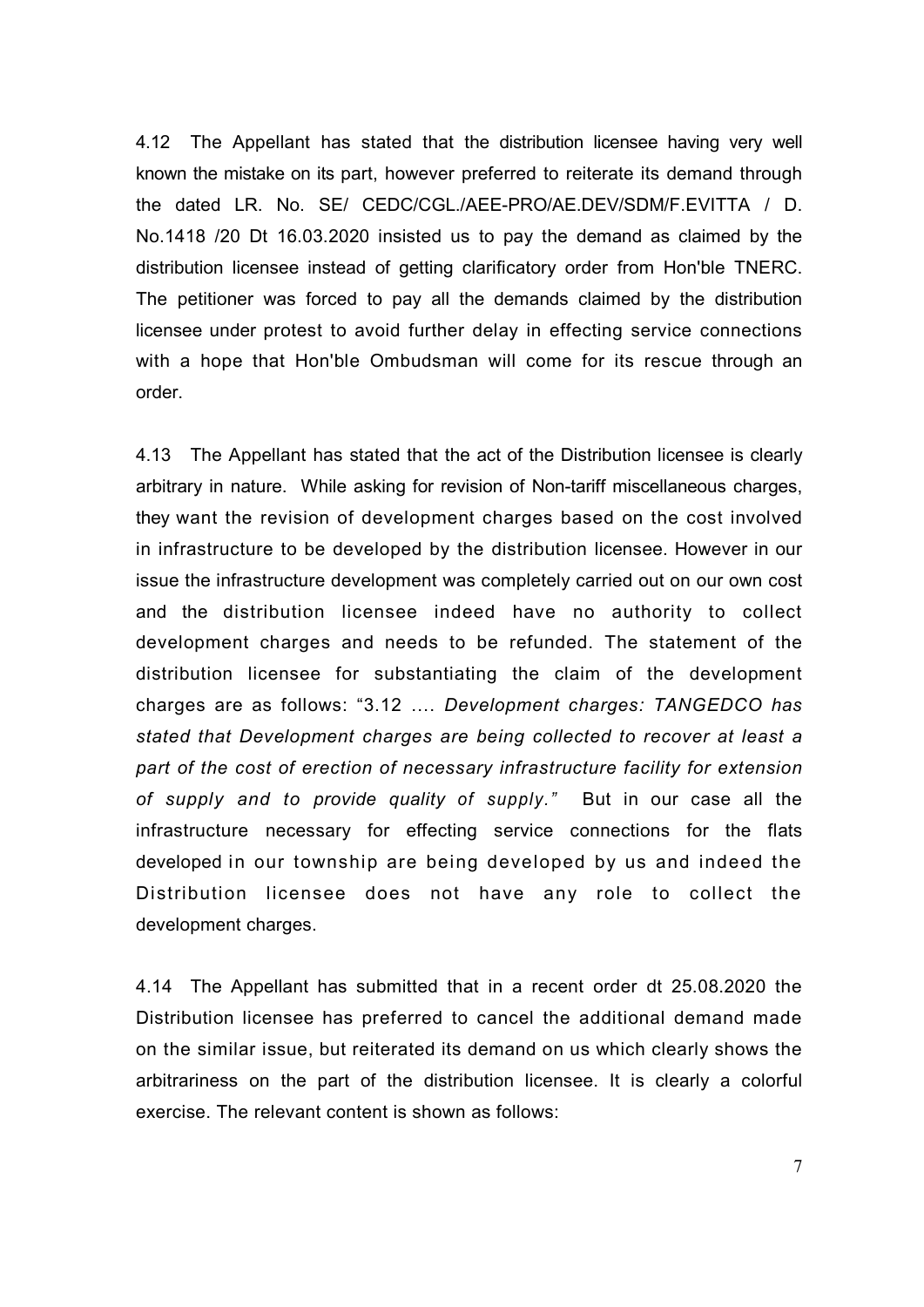*"As per the letter received from the Executive Engineer/O&M/Perambur, it is understood that Tmy. NagaSoundaram had applied for 5 Nos. domestic service connections with the AE/O&M/Perambur/ West with a demand of 7 kW and the applications were registered on 27-09-2019 and the service connections were effected on 16-10-2019. Further, the consumer had paid Rs, 6859/- per service connection for 4 kW on 27-09-2019 as per the old rate ordered by the Hon'ble TNERC vide vide M. P. No. 41 of 2003 and as per the instruction issued for one day service connection scheme vide Memo No.CE/Comm/ /SE/Comm//EE31A EE3/F. One day SC scheme/D. 104/2017, dated 14. 06.2017. While so, the system had generated auto slip for R5.18,350/- towards additional miscellaneous charges for each service connection on 17-10-2020 towards difference in amount arised due to revision of miscellaneous charges by the Hon'ble TNERC vide M. P. No. 7 of 2018.* 

*Though the consumer has applied for 7KW on 27.09.2019, the consumer was restricted to pay only for 4 kW as per the TANGEDCO software based on the instruction issued for one day service connection issued vide Memo dated 14-6-2017. Therefore, there is no fault of the consumer here.* 

 *In view of the above, the Chief Engineer/Distribution/Chennai North Region is instructed to cancel the auto-generated additional slip to Tmt.S.Naga Soundaram, Perambur in coordination with the Chief Engineer/IT and raise the additional slip in respect of initial current consumption deposit (ICCD) only for 3 kW at the rate of Rs.600/- per kW, totaling to Rs.1800/- per service since he has already paid ICCD for 4 kW.* 

*The compliance report on the above shall be sent to the Chief Engineer/Commercial on or before 29-08-2020."* 

4.15 The Appellant has stated that the intention in the mind-set of *the* law makers or the rule framers is to give only prospective effect to new rules framed or amendment made thereon unless otherwise it is specifically mentioned on the applicability of retrospective in nature which will not affects the rights of the individual the Amendment by its very nature is prospective in Delegated legislation is ordinarily prospective in nature and a right or a liability created for the first time cannot be given retrospective effect. Further the very language of the Amendment does not makes its operation retrospective in any manner. It is thus clear that the Amendment applies only for the applications registered on or after 05.10.2019.

4.16 The Appellant has stated that in this specific order, though the Hon'ble TNERC has specifically and categorically stated for prospective effect, but the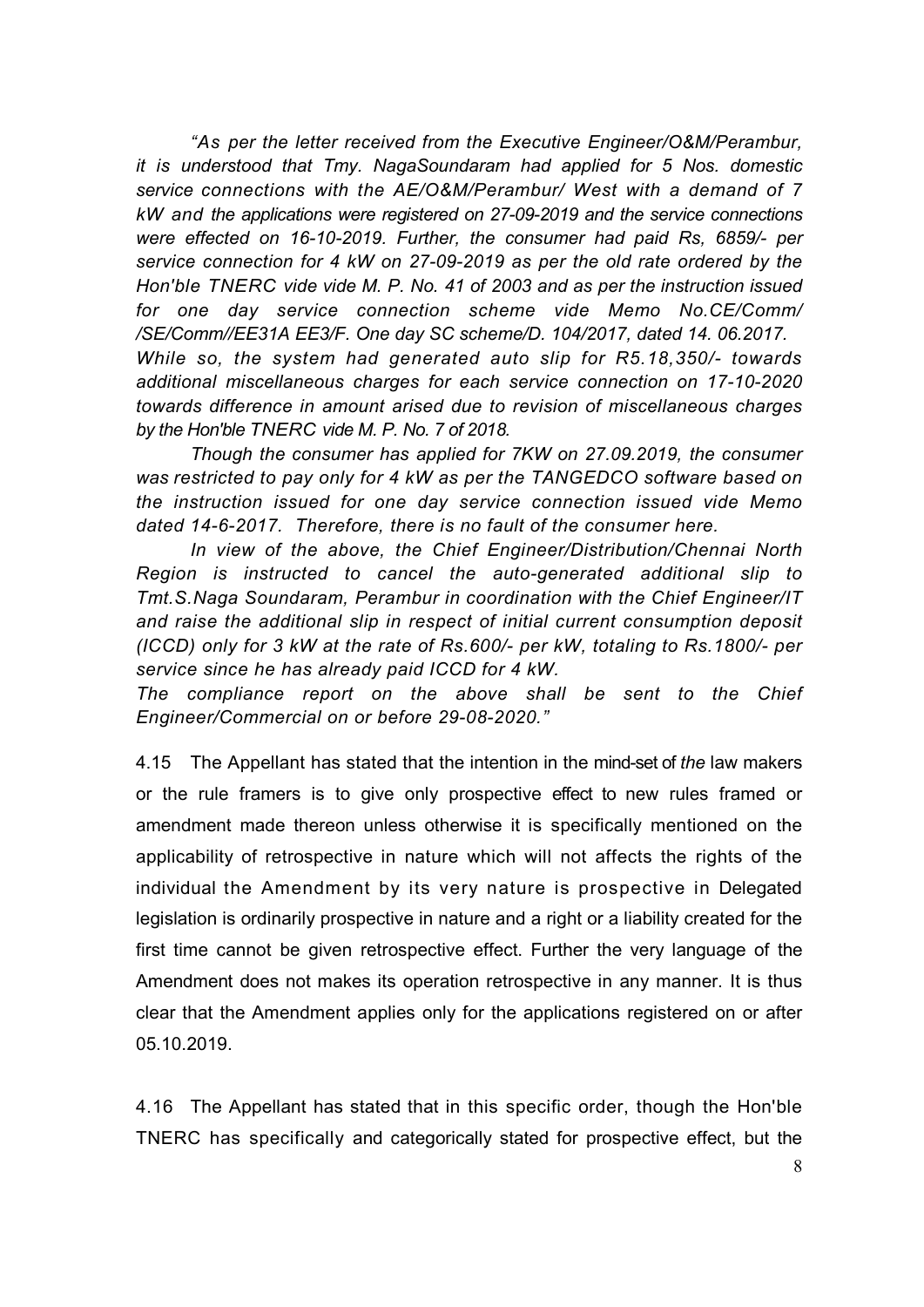applicability on the pending applications was left in lurch which has led to this confusion. Unless this is not clarified most of the applicants for no fault on them have to pay the revised charges, even the delay is on the part of the TANGEDCO in processing the applications and service connected. The lacuna in the amendment to the order in Non-tariff Miscellaneous charges issued by the Hon'ble commission in in MP.No. 07/2018 dated 03-10- 2020 taking effect from 05.10.2020, not dealing about the pending applicants on the date of issue of order has paved the way for the distribution licensee to suit their needs knowing very well that the delay is on its part and not on the consumers/applicants. A clarification in this regard by the Hon'ble TNEO would only resolve this issue. Though the onus is on the part of the TANGEDCO to get a clarified order, this petitioner prefers to file the petition for clarification, having been aggrieved by the wrongful action of the distribution licensee.

4.17 The Appellant has stated that the very purpose of deriving such a statutory regulation/ tariff orders is for compliance/following up by the distribution licensee /Consumers in good faith and both of them have equal rights to approach the forum in case of any difficulty in compliance of the same. Different yardsticks cannot be applied on the consumers which may lead to colour full exercise to suit their whims & fancies & arbitrariness.

4.18 The Appellant has stated that though the amendment is prospective in nature and effective from 05.10.2019, the said amendment to the Non-Tariff Miscellaneous charges ought not to have been applied in a retrospective manner at-least to the pending applications, on 05.10.2019 which has crossed the TNERC norms/period for effecting service connections. The lethargy on the part of the Distribution licensee could be well established on a plain understanding of the issue; however the distribution licensee is adamant in collecting revised miscellaneous charges without rectifying their own defects/mistakes.

4.19 The Appellant has stated that having failed in all their attempt to convince the distribution licensee to abide by the statutory regulations/ Tariff orders/ Orders on miscellaneous charges, the petitioner finds no other efficacious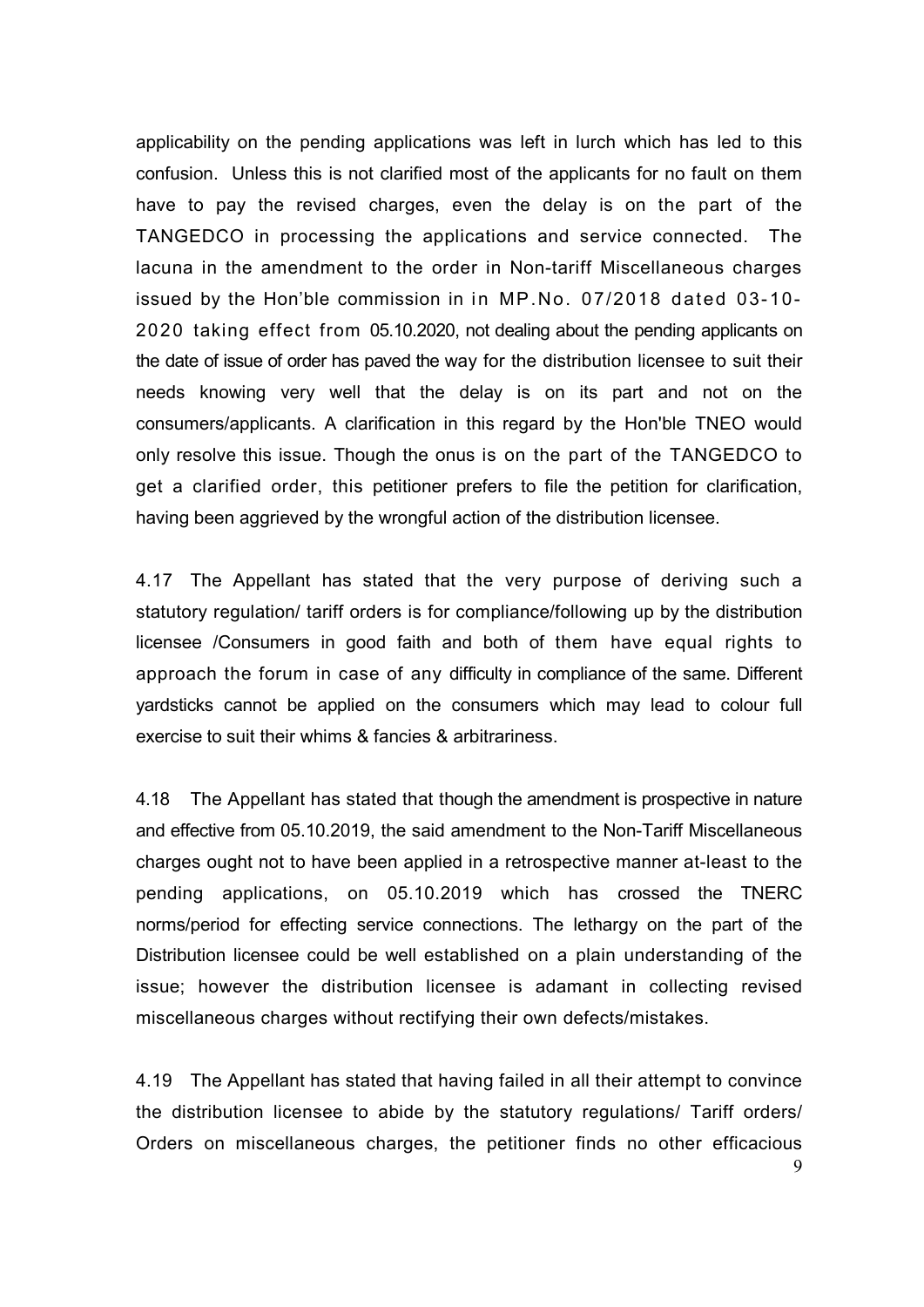method rather than approaching this Hon'ble Ombudsman, reposing much faith necessary clarifications be issued to the officials concerned of TANGEDCO in this regard.

4.20 The Appellant has stated that because of such abnormal delay in processing the applications for new service connections and as the flat owners are pressurizing for EB Connections for occupying the flats. This company is being put to abnormal pressure and paid all the demands under protest but with a good faith that Hon'ble Ombudsman will come for its rescue.

4.21 The Appellant has stated that the petition was preferred before CGRF/ Chengelpet on 09/11/2020 and conducted enquiry on 19.02.2021. However till date orders have not been passed after the expiry of more than 241 days and hence this Appeal preferred reposing faith on this Hon'ble TNEO.

4.22 The Appellant has prayed that this Hon'ble Electricity Ombudsman be pleased to consider our genuine appeal and to issue an order

 (i) Of clarification on the applicability of the revision of Non-tariff Miscellaneous charges order issued by the Hon'ble Commission in M.P No.07/2018 dated 03.10.2019 for the service connection applications pending due to wanton delay on the part of Distribution Licensee.

(ii) to direct the Chief Engineer/ Distribution/ Chennai, South Region, Chief Engineer /Commercial the Superintending Engineer/Chengelpet EDC and other officials/authorities concerned of TANGEDCO to refund the excess amount collected violating the order in MP No.07/2018 dt 03.10.2019.

(iii) to apply the same ratio followed in Memo. No. CE/COMML/ SE/COMML/EE3/AEE3/F.ONEDAY/FLM-CM/ 1 / 2020 Dt 25.08.2020 to the petitioner also and to pass such & further or other orders as this Hon'ble Ombudsman deems fit and proper in the ends of justice.

## **5.0 Arguments of the Respondent:**

5.1 The Respondent has stated that M/s.Evitta Constructions Pvt. Ltd., Oragadam village has applied for 318 Nos. HSC three phase services to a load of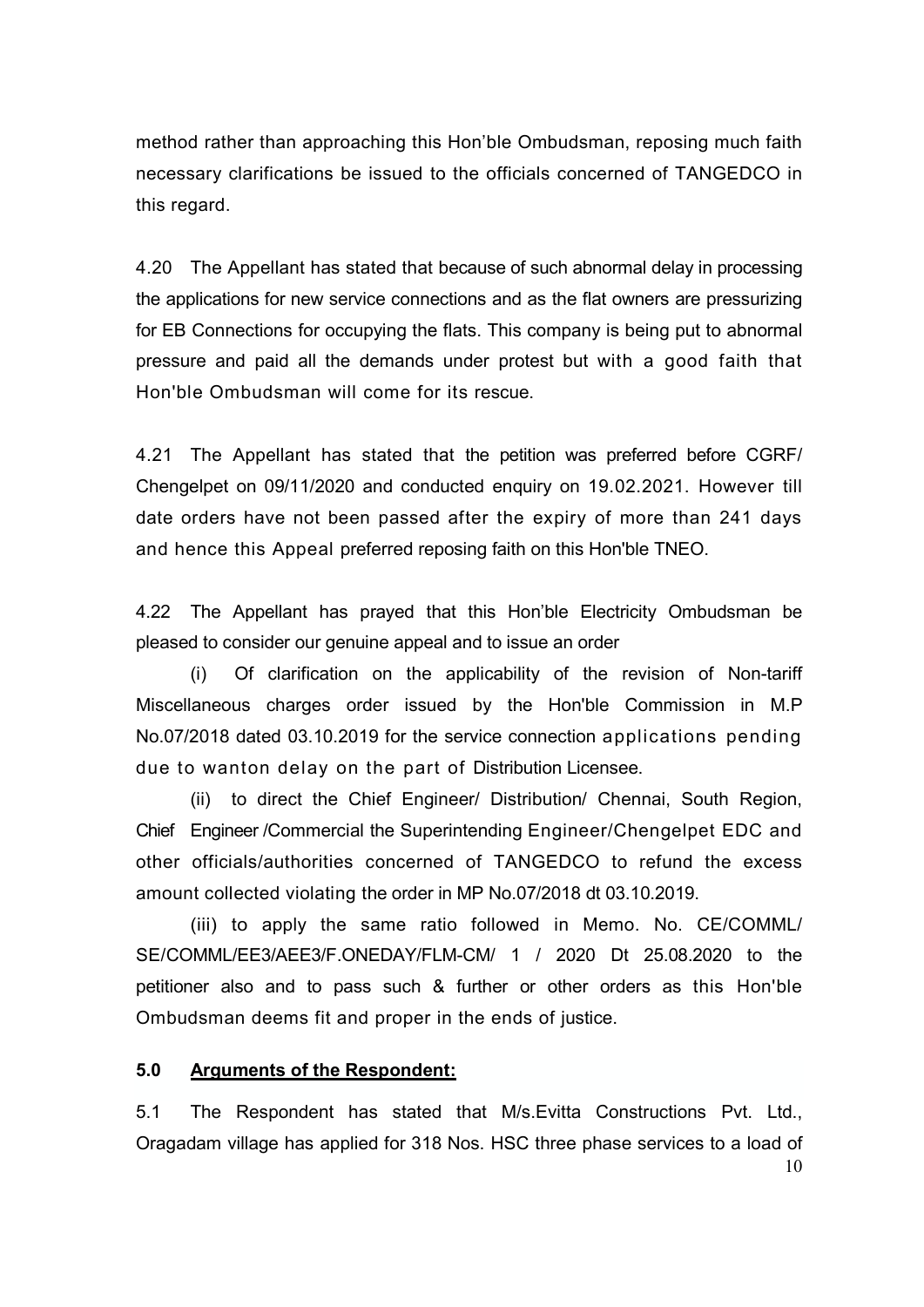SI.No. Description **Per** Per Details of payment made 1 | 48100-CC Deposit | 4 KW | 318 \* 2400 | 763200 2 | 55101-Development charges | Service | 318\*1400 | 445200 3 47604-Meter Caution Deposit Service 318\*2500 795000 4 61909-Service Connection charges Service 318\*500 159000 5 | 67955- Estimate charges | Nil

Total:  $\vert$  Rs.21,62,400/-

8 KW each on 27-2-2019 and paid all charges applicable on that date. The payment made by the applicant is furnished below:

5.2 The Respondent has stated that from the above M/s.Evita Constructions Pvt. Ltd., has applied for 318 Nos. domestic service connections with the AE/O&M/Oragadam section to a demand of 8 KW for each service connection application and the applications were registered on 27.02.2019 and paid all the charges (Rs.21,62,400/-) except estimate charges on 13.3.2019 as per the old Tariff rate ordered by the Hon'ble TNERC vide MP.No.41 of 2003 and as per the instruction issued for "one day service connection scheme" vide Memo No.CE/ Comml/SE /Comml/ EE3/F.Oneday SC Scheme/D 104/2017 dated 14-6-2017.

5.3 The Respondent has stated that though the consumer has applied for 8 KW on 27-2-2019, the consumer was restricted to pay only for 4 KW as per the TANGEDCO software based on the instruction issued for one day service connection issued vide Memo dated 14-6-2017.

5.4 The Respondent has stated that in this case M/s.Evita Construction Pvt.Ltd., Oragadam village has willing to develop infrastructure within their premises, by supply and erection of materials such as Distribution Transformers, RMU, UG cable and allied materials as per TANGEDCO standard.

5.5 The Respondent has stated that necessary estimate has been submitted to the CED/CSR on 05.09.2019 after clarifying the queries raised by CED/CSR and got sanctioned on 26.09.2019. Since in this case M/s.Evita Construction Pvt.Ltd., Oragadam village has willing to develop infrastructure within their premises, by supply and erection of materials as per TANGEDCO standard.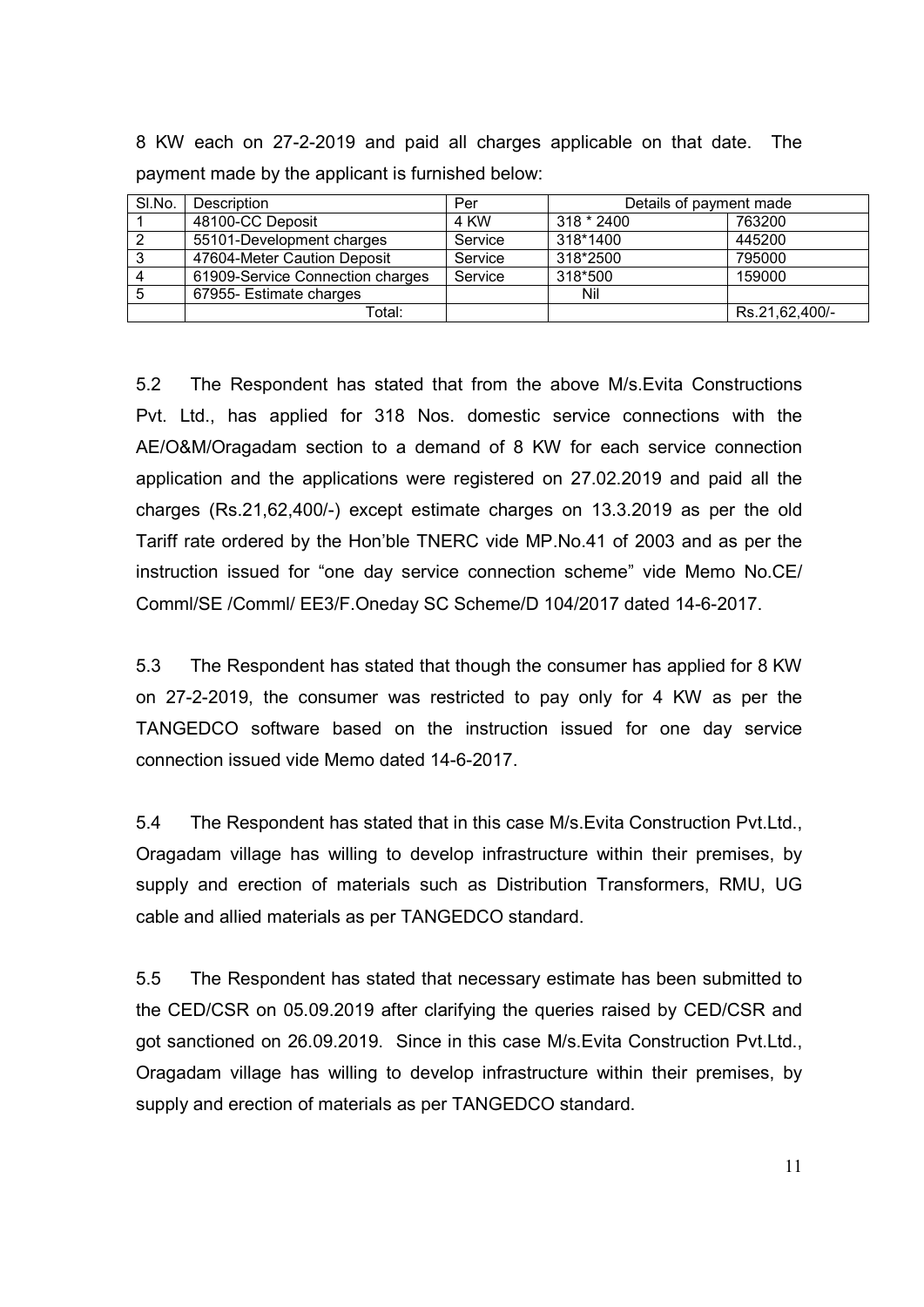5.6 The Respondent has stated that based on the sanction, the advice slip was issued to the applicant on 4-10-2019 to pay the balance CCD and estimate charges as furnished below:

| SI.No. | Description                | Per  | Details of payment made |         |
|--------|----------------------------|------|-------------------------|---------|
|        | 48100*CC Deposit (Balance) | 4 KW | 318 * 2400              | 763200  |
|        | 67955-Estimate charges     |      |                         | 8258960 |
|        | Гotal:                     |      |                         | 9022160 |

5.7 The Respondent has stated that as the applicant raised clarification regarding estimate charges and requested to revise the estimate charges, based on the consumer request necessary revised estimate after due field verification has been submitted to the CED/CSR and got sanctioned on 12-11-2019.

 Based on the revised sanction, an advice slip was issued on 25-11-2019. The detailed advice slip issued on 25-11-2019 is furnished below:

| SI.No.         | Description                         | Already<br>paid on | Balance amount to                                            |
|----------------|-------------------------------------|--------------------|--------------------------------------------------------------|
|                |                                     | 27-2-2019          | be paid                                                      |
|                | 48100-CC Deposit                    | 318*2400=763200    | 318*2400=763200                                              |
| 2              | 55101-Development charges           | 318*1400=445200    | 318*18600=5914800                                            |
| $\mathbf{3}$   | 47604-Meter Caution Deposit         | 318*2500=795000    | 318*200=63600                                                |
| $\overline{4}$ | 61909-Service Connection<br>charges | 318*500=159000     | (Rs.250/- to be paid<br>at the time of service<br>assigning) |
| 5              | 67955- Estimate charges             | Nil                | Rs.6527330/-                                                 |
|                | Total:                              | Rs.21,62,400/-     | Rs.1,32,68,930/-                                             |

5.8 The Respondent has stated that since the Hon'ble TNERC revised Misc. charges order vide MP.No.7 of 2018 and with effected from 5-10-2019 the advice slip dt. 25-11-2019 was issued based on the revised Misc. charges order MP.No.7 of 2018 dt. 5-10-2019. Hence the balance CCD, Dev charges and other charges as per revised Misc. charges order MP.No.7 of 2018 was raised in the advice slip issued on 25-11-2019.

5.9 The Respondent has stated that while so, the system had generated auto slip for Rs.18,350/- towards additional miscellaneous charges for each service connection on 17-10-2019 towards difference in amount raised due to revision of miscellaneous charges by the Hon'ble TNERC vide MP.No.7 of 2018 and with effected from 5-10-2019.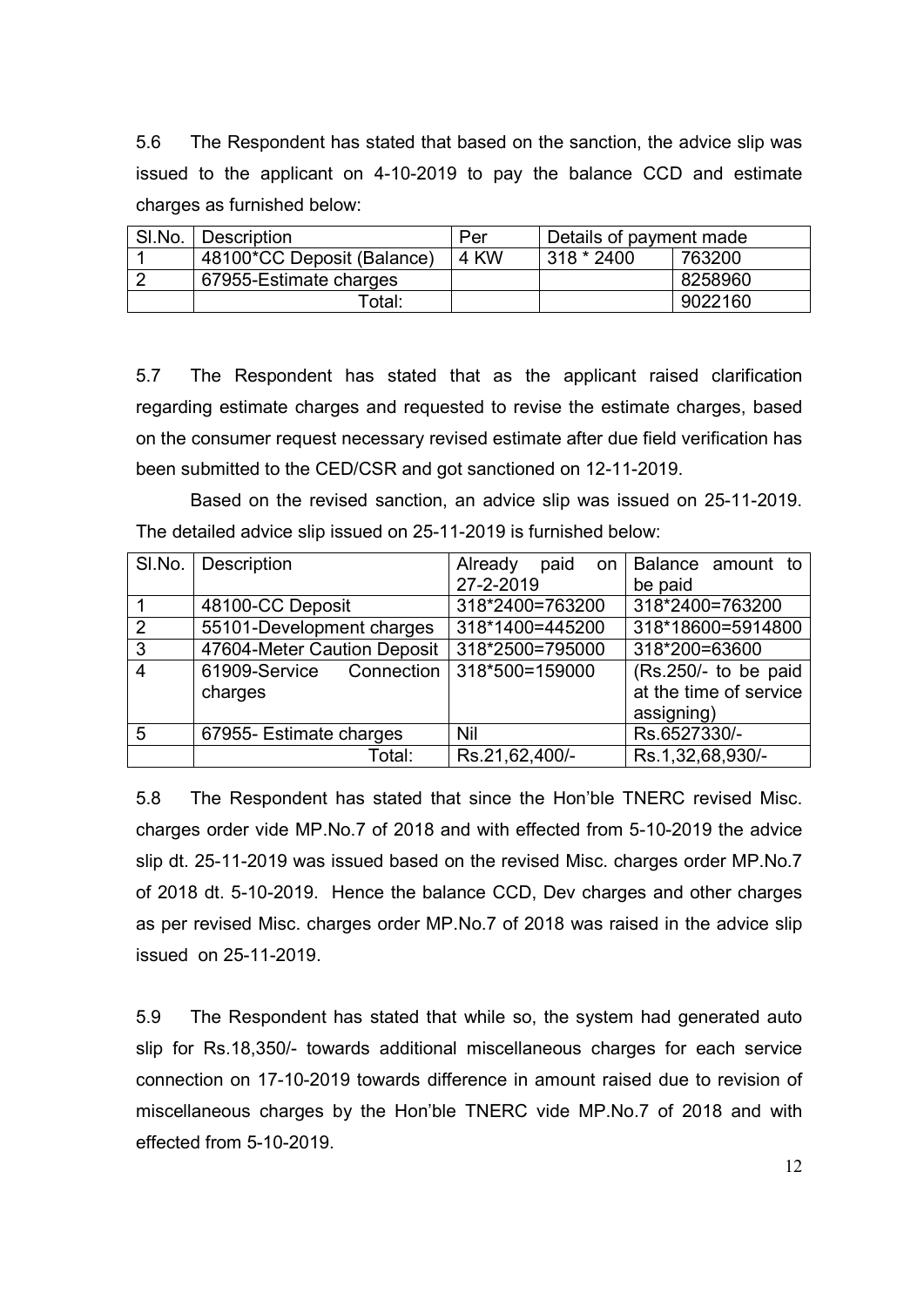5.10 The Respondent has stated that without paying the above amount, the applicant has given representation to the Director Distribution on 27-11-2019 to waive the development charges to be paid of Rs.59,14,800/- since they have already paid the development charges on 27-2-2019 as per the old tariff order. Moreover, the applicant has paid the development charges of Rs.59,14,800.00 vide PR.No.CHG5571AID97 to 514 dt. 15-7-2020.

5.11 The Respondent has stated that already CE/Comml/Chennai issued the memo for this type of case vide Memo. No. CE/ COMML/ SE/COMML/ EE3/ AEE3/F.ONEDAY/FLM-CM/1/2020 dt. 25-8-2020 in Tmt.S.Nagasoundaram / Perambur in respect Executive Engineer/O&M/Perambur of CE/Dist/North/Chennai region. In this case the auto generated additional slip was cancelled as instructed by CE/Dist/North/Chennai region.

5.12 The Respondent has stated that from the above case pointed out that the petitioner requested to cancel the already collected additional development charges of Rs.59,14,800.00 vide PR.NO.CHG5571AID197 to 154 dt. 15-7-2020 and refund the same.

5.13 The Respondent has submitted to the CE/Commercial/Chennai through CE/Distribution/South/Chennai vide Lr.No.SE/CEDC/CGL/AEE-PRO/AE-DEV/SDM/F.Evitta/D.No.724/21 dt. 4-2-2021 and requested that necessary instruction sought for this case, since on CGRF/Chengalpattu Forum has to issue a final order to the petitioner early.

5.14 The Respondent has prayed to pass an order for the above petition in AP.No.58 of 2021 with no costs and thus render justice.

### **6.0 Findings of the Electricity Ombudsman:**

6.1 I have heard the arguments of both the appellant and the Respondent. Based on the arguments and the documents submitted by them the following conclusion is arrived.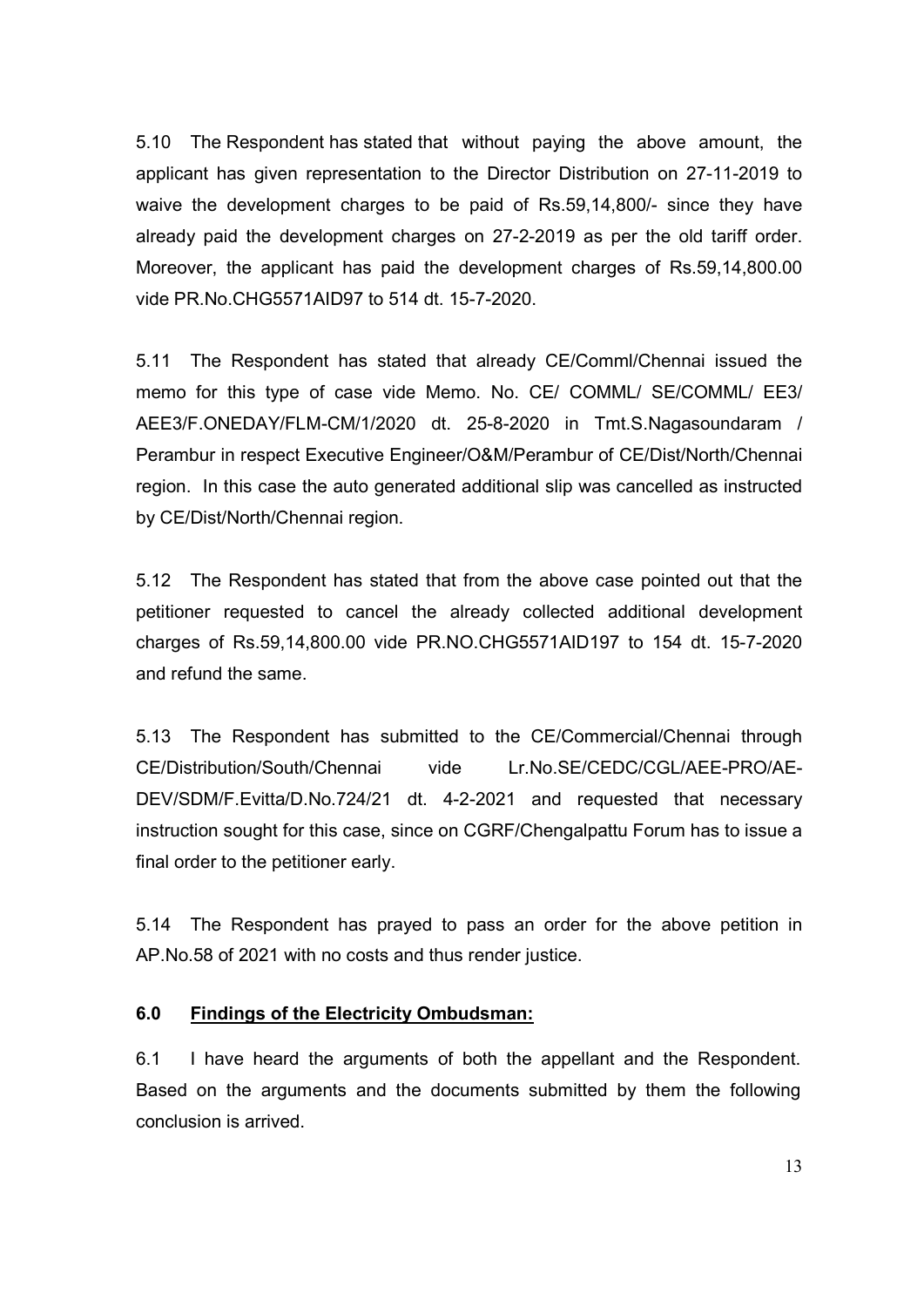6.2 The appellant M/s.Evita Constructions Private Limited has applied for 318 Nos. service connections vide Reg.No.5570219111 to 5570219428 and got registered on 27-02-2019. All these 318 applications were applied with Demand of 7.99 kW each. In this connection the Respondent Assistant Engineer/O&M/Oragadam raised an Advice slip against the 318 applications on 27.02.2019 as below:

| <b>Registration fees</b>  |                | Rs.50 x 318                        | $=$ Rs.15,900    |
|---------------------------|----------------|------------------------------------|------------------|
| Meter caution deposit     | $\blacksquare$ | $Rs.2500 \times 318 = Rs.7,95,000$ |                  |
| CC Deposit(4 kw x Rs.600) |                | $-$ Rs.2400 x 318 = Rs.7,63,200    |                  |
| Development charges       |                | $Rs.1400 \times 318 = Rs.4,45,200$ |                  |
| Service con. Charges      |                | Rs.500 x 318                       | $=$ Rs.1,59,000  |
| <b>CGST</b>               |                | Rs.4.50 x 318                      | $=$ Rs.1,431     |
| <b>SGST</b>               |                | Rs.4.50 x 318                      | $=$ Rs.1,431     |
| <b>Total</b>              |                |                                    | $=$ Rs.21,81,162 |

6.3 From the above 'Advice slip' it is seen that the Respondent has raised a demand to be paid for all the 318 service applications to a restricted load of 4 kW for each application. The Respondent also stated that the above applications were processed by them under "one day service connection scheme" as per TANGEDCO's Circular Memo.No.CE/Comml/SE/Comml/EE3/F.One day SC scheme/D.104/2017 dated 14.06.2017. Though the consumer has applied for 7.99kW in each of the application, it was restricted to pay only for 4 kW as enabled in TANGEDCO's application software so as to effect the Service under "one day service connection scheme" as stated in its CE/Commercial's above Memo dated 14.6.2017.

6.4 Even though the applications were registered to effect the supply under one day service connection scheme, the service connections were not effected immediately. The respondent has started to prepare the estimate for erection of 11 KV indoor panels, DTs, etc., causing delay to sanction the estimate upto 11/2019 towards 22% Establishment charges for the works executed by the applicant. At last while issuing demand to pay the estimate charges, the Respondent raised an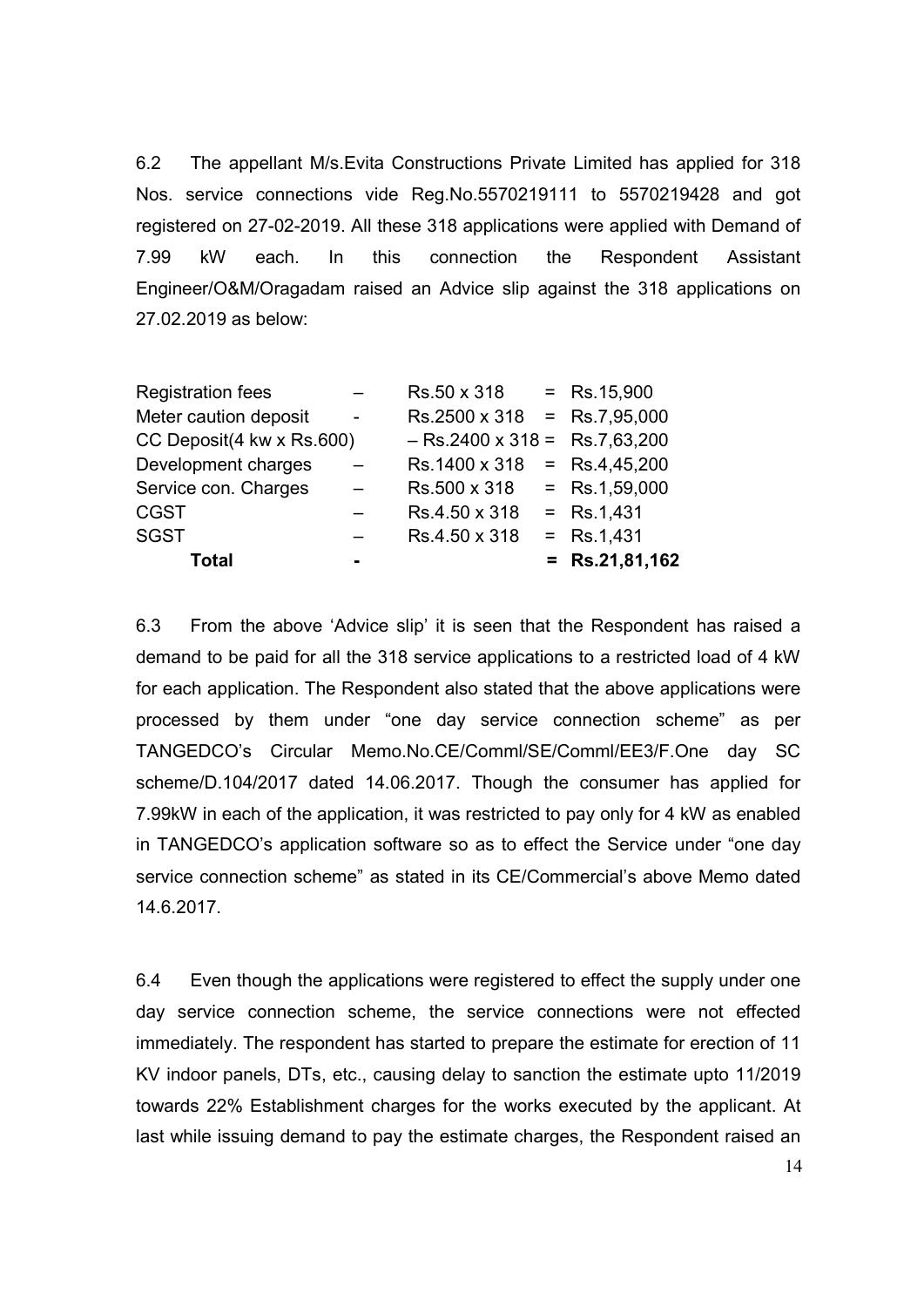'Advice slip' to the Appellant on 25.11.2019 towards additional Miscellaneous charges as below –

| S.<br>No.      | <b>Description</b>                                                                 | <b>Already paid</b>                   | <b>Balance to be paid</b>                                           |
|----------------|------------------------------------------------------------------------------------|---------------------------------------|---------------------------------------------------------------------|
| 1              | <b>CC Deposit</b><br>(Rs.600 x 8 kW)<br>$=Rs.4800 - Rs.2400 =$<br>Rs.2400          | $Rs.2400 \times 318 =$<br>Rs.7,63,200 | $Rs.2400 \times 318 =$<br>Rs.7,63,200                               |
| $\overline{2}$ | Development charges<br>$(Rs.2500 \times 8$ kW =<br>Rs.20000-Rs.1400 =<br>Rs.18600) | $Rs.1400 \times 318 =$<br>Rs.4,45,200 | $Rs.18600 \times 318 =$<br>Rs.59,14,800                             |
| 3              | Meter caution<br>deposit(Rs.2700-<br>$Rs.2500 = Rs.200$                            | $Rs.2500 \times 318 =$<br>Rs.7,95,000 | $Rs.200 \times 318 =$<br>Rs.63,600                                  |
| 4              | Service connection<br>charges                                                      | $Rs.500 \times 318 =$<br>Rs.1,59,000  | (Rs.250/service to be)<br>paid at the time of<br>service assigning) |
|                | <b>Total</b>                                                                       | Rs.21,62,400                          | Rs.67,41,600                                                        |
| 5              | Estimate charges<br>(22% Estt&<br>Supervision charges)                             |                                       | Rs.65,27,330                                                        |

6.5 It is clear from the above notice of the Respondent that out of the total demand of 7.99 kW in every Domestic application, the Miscellaneous charges such as Security Deposit, Development charges, MCD, Service connection charges were collected initially for 4 kW; and thereafter an additional Miscellaneous slip, for the remaining 4 kW of every Domestic application was raised separately by the Respondent on 25.11.2019 as above. In this connection, the respondent has raised a slip for Rs.67,41,600/- as Miscellaneous charges apart from the Estimate charges of Rs.65,27,330/- towards Establishment and supervision charges @ 22%.

6.6 The Respondent has not explained anywhere in his counter affidavit that why the applicant was sought to pay only for 4 kW in spite of the application is made for 7.99 kW each. Though the applications were accepted for 7.99 kW as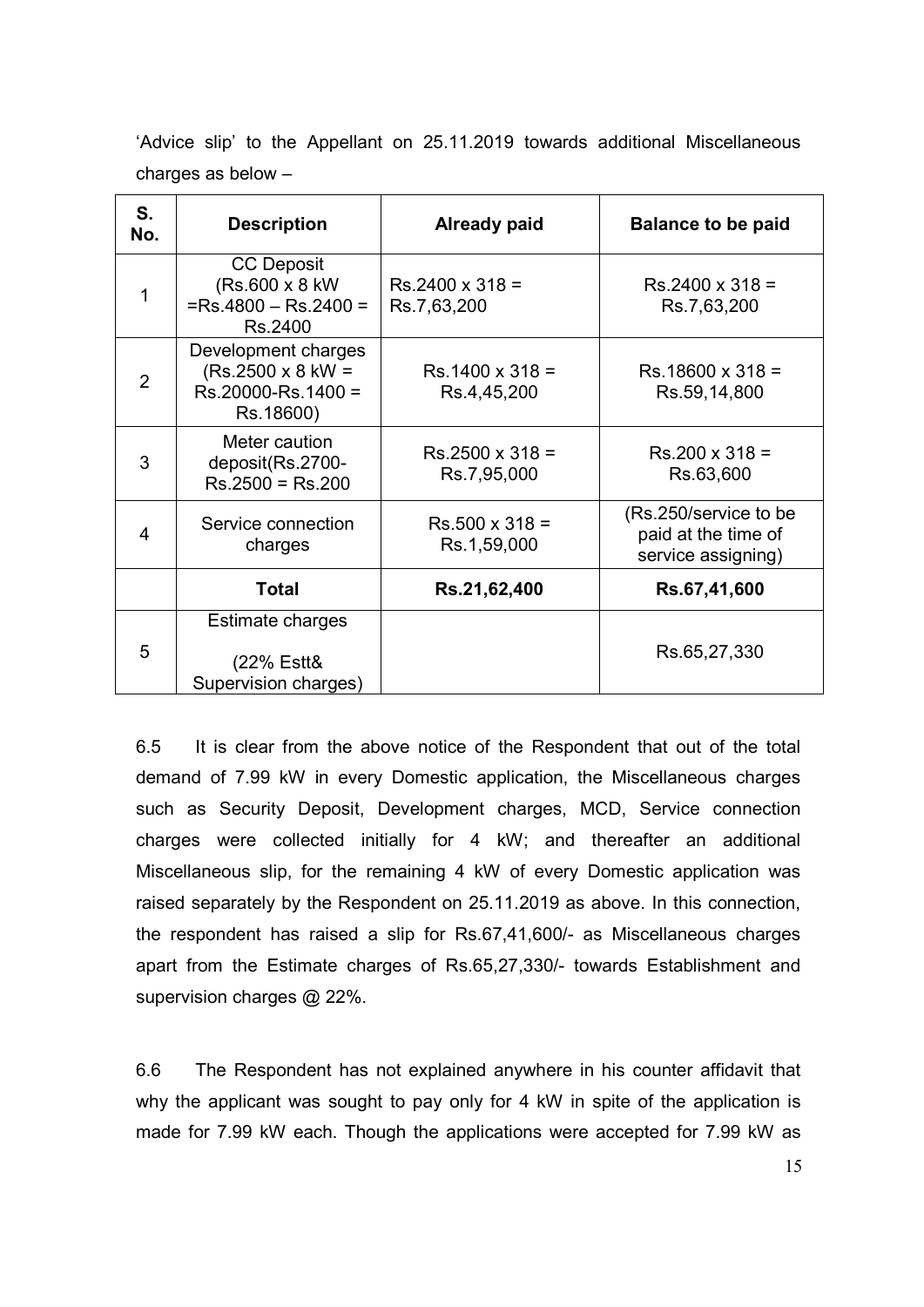sought for in the applications, initial load approved was only 4 kW for which the appellant was sought to pay the Miscellaneous charges at the rate as stipulated under M.P.41 of 2003. The Respondent collected the Miscellaneous charges only to the restricted load of 4 kW due to its Application tracking issue. Only after a period of 9 months, the appellant's 318 applications were regularized for its 7.99 kW and asked to pay the additional Miscellaneous charges, that too under the revised rate of Miscellaneous charges fixed by the TNERC in M.P.7 of 2018 dated 03.10.2019 which came to effective from 05.10.2019. Had the appellant's applications were registered for the entire load as sought for in the application i.e., 7.99 kW on 27.2.2019 itself, the appellant would have paid the Miscellaneous charges at the rate as prevailed on 27.2.2019. But various correspondences of the Appellant to withdraw the additional 'Advice slip' became fruitless and finally paid Rs.59,14,800 towards additional Development charges on 15.07.2020 under protest.

6.7. In this connection, it will be pertinent to mention that while dealing with a similar matter raised by the Chief Engineer / Distribution / Chennai North Region, the TANGEDCO headquarters (CE/Commercial) clarified the dispute and issued an instruction as below:

#### *"Memo.No.CE/Comml/SE/Comml/EE3/AEE3/F.One day SC scheme/ FLM-CM/ 1/2020, Dated 25.08.2020.*

*xxxxx xxxxx xxxxx Though the consumer has applied for 7 kW on 27.09.2019, the consumer was restricted to pay only for 4 kW as per the TANGEDCO software based on the instruction issued for one day service connection issued vide Memo dated 14.06.2017. Therefore, there is no fault of the consumer here.* 

*In view of the above, the Chief Engineer/Distribution/ Chennai North Region is instructed to cancel the auto-generated additional slip to TmyS.Nagasoundaram, Perambur in coordination with the CE/IT and raise the additional slip in respect of initial Current consumption Deposit (ICCD) only for 3 kW at the rate of Rs.600/- per kW totaling to Rs.1800/- per service since he has already paid ICCD for 4 kW.* 

 *The compliance report on the above shall be sent to the Chief Engineer / Commercial on or before 29.08.2020. Further the Chief Engineer / Distribution / Chennai North Region is instructed to call for explanation against concerned officer for not effecting the Service connection.*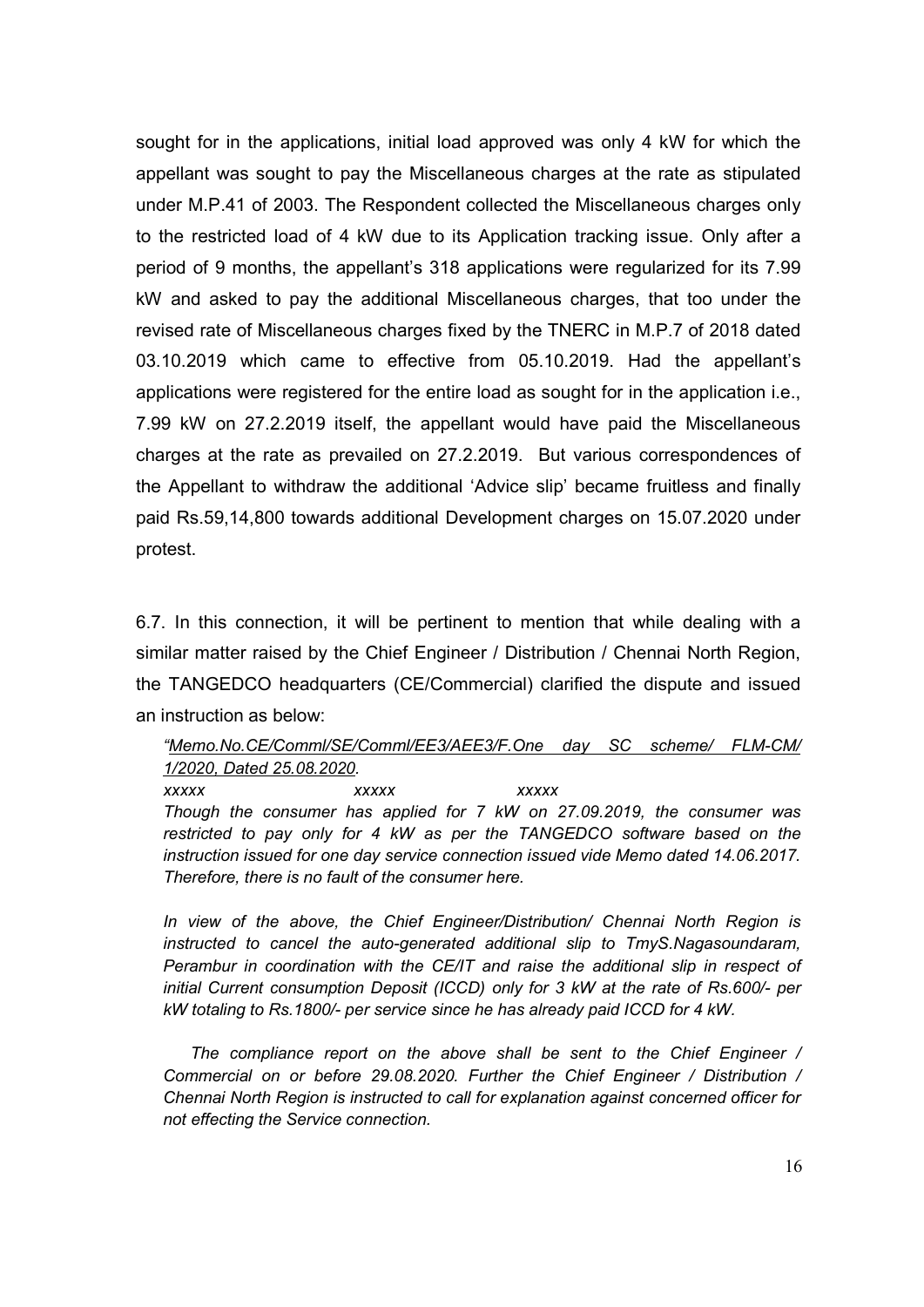6.8 It is also clarified by the TANGEDCO to its subordinate offices, in its Memo No.CFC/Rev/FC/Rev/DFC/AO/HT/D.783/19 dated 03.12.2019 that "... it is stated that the miscellaneous charges has to be collected at the revised rates from the consumers w.e.f. 05.10.2019 even if they had registered their applications prior to 05.10.2019 but pending payment as on 05.10.2019, by way of issuing a revised demand notice so that collection of Miscellaneous charges on & from 05.10.2019 will only be made at the revised rates.

6.9 TNERC has clearly given under preamble of the Order in M.P.7 of 2018 dated 03.10.2019 that *"the Order shall take effect on and from the 5th day of October 2019"*. Hence this Order of the Commission on Non-tariff related Miscellaneous charges cannot be given effect prior to the date of such order. Therefore the levy of Miscellaneous charges at the rate of revised charges fixed under M.P.7 of 2018 for the load of 7.99 kW in all the 318 applications is complete violation of the Commission's order. The Respondent cannot approve any partial load to the applicant when all rest of the conditions stipulated under the TNE Distribution Code 2004 were fulfilled. TANGEDCO headquarters' instructions dated 25.08.2020 is squarely applicable to the case on hand; in spite of that the Respondent is reluctant to giving similar effect to the petitioner's case.

#### 6.10. In view of the above, it is observed that

The partial/restricted load (i.e., 4 kW) approved to the 318 service connections against the applied 7.99 kW is not correct when all the rest of conditions were fulfilled by the applicant. Having collected all the Miscellaneous charges for the restricted 4 kW load on 13.03.2019 at the pre-revised rate as per M.P.41 of 2003, regularizing the entire 7.99 kW (including the already paid 4 kW) later on 25.11.2019 at the revised rate of Miscellaneous charges as per M.P.7 of 2018 is not acceptable. Hence it is ordered that the Miscellaneous charges as stipulated under M.P.41 of 2003 (pre-revised rated) is only to be made applicable to the entire load of 7.99 kW in each and all the 318 service connections of the appellant. The amount of Rs.59,14,800/- collected towards Development charges is to be refunded to the appellant. Further, the Respondent is directed to collect the CCD for the remaining 3.99 kW for all the 318 applications by way of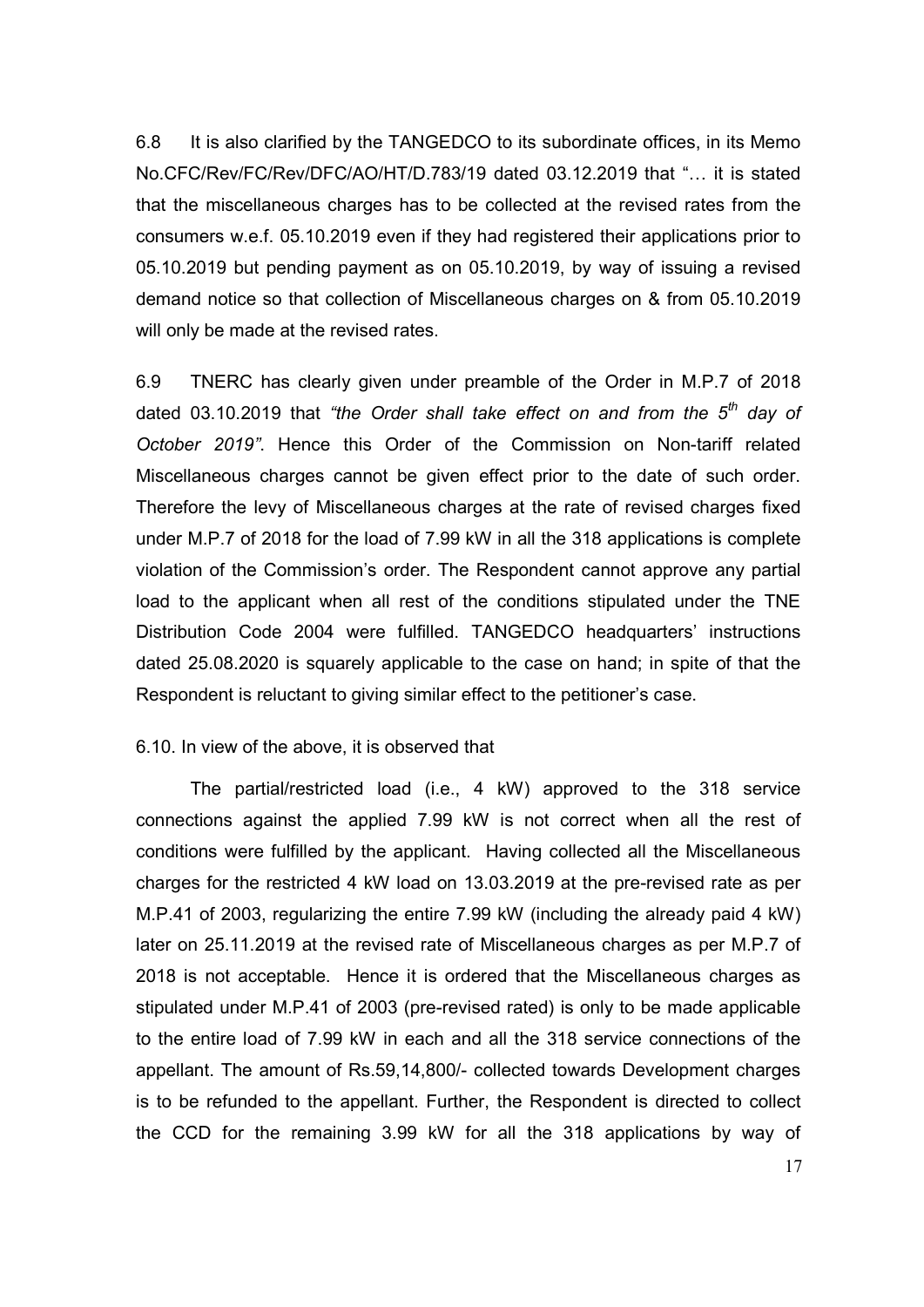adjustment against the refundable amount of Rs.59,14,800/- if the same was not collected already.

# **7.0 Conclusion:**

7.1 As per my findings in para 6.0 above, it is ordered that the Miscellaneous charges as stipulated under M.P. No. 41 of 2003(pre-revised rate) is only applicable to the entire load of 7.99 KW in each and all the 318 service connections of the appellant. The amount of Rs.59,14,800/- collected towards Development charges shall be refunded to the appellant.

7.2 The Respondent is directed to collect the CCD for the remaining 3.99 KW for all the 318 applications by way of adjustment against the refundable amount of Rs.59,14,800/- if the same was not collected already.

7.3 A compliance report shall be submitted to the Electricity Ombudsman within 45 days from the date of receipt of this order.

7.4 With the above findings the AP No. 58 of 2021 is finally disposed of by the Electricity Ombudsman. No costs.

> **(S. Devarajan)**  Electricity Ombudsman

"நுகா்வோா் இல்லையேல், <u>நிறு</u>வனம் இல்லை" "No Consumer, No Utility"

To 1. M/s. Evita Constructions Pvt. Ltd., Thriveni Academy Thriveni Nagar, Vadakkupattu Village, Oragadam – 603 204, Kancheepuram district.

2. The Chairman & Managing Director, The Chairman & Managing Director, TANGEDCO, NPKRR Maaligai, 144, Anna Salai, Chennai -600 002.